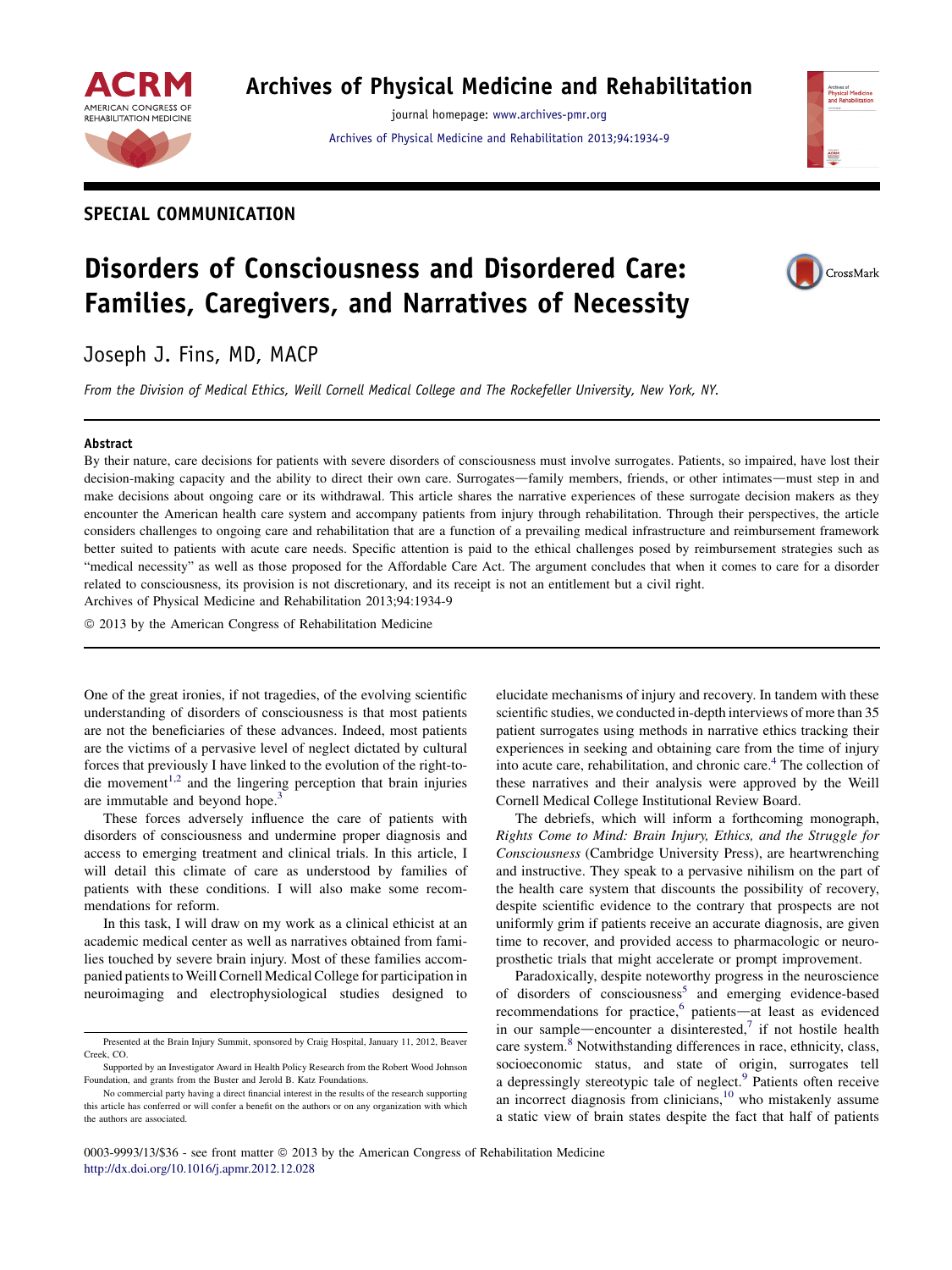who sustain a traumatic coma and remain unconscious for a month will end up in a minimally conscious state  $(MCS)$ ,  $^{11}$  $^{11}$  $^{11}$  emerge from MCS, or more fully recover.<sup>[12,13](#page-5-0)</sup> Of course, patients who are in coma for an hour, a day, or a week have a better prognosis. Nonetheless, many acute care physicians presume that a patient who is in a vegetative state (VS) in the first days, weeks, and months after injury will remain there forever. These diagnostic misconstruals carry with them prognostic implications that lead to recommendations to withhold and/or withdraw life-sustaining therapy, or to convert the patient into an organ donor. These "palliative" recommendations are often made while the patient is still in the emergency department or during the early days of hospitalization while still comatose.

Later, during hospitalization, patients are discharged while still medically unstable, sometimes with near-fatal sequelae, to illequipped nursing homes that are unable to manage these neurologically and medically complex patients, often still requiring acute hospitalization. As we will see below, the inability of these chronic care facilities to care for these patients might stem from inadequately trained or equipped staff unable to manage a medical or neurologic emergency. Another factor might be that the staff does not have the clinical skills necessary to identify the transition from VS to MCS using specialized bedside assessments such as the Coma Recovery Scale-Revised. This skill set is more the purview of physiatry and neuropsychology than "standard" medical or neurologic practice.

For those patients fortunate enough to have demonstrated a requisite degree of early progress to earn a coveted spot in a brain injury rehabilitation center, length of stay is severely limited and governed by "medical necessity." These, regulations require overt behavioral evidence of ongoing improvement to warrant additional benefits. Patients who fail to meet these criteria are dispatched in weeks to nursing homes, venues unsuited to meet their needs or those of expectant families. There, young people with head trauma are commingled with the elderly who have dementia, despite their differing disease trajectories.

In this article, I will elaborate on these findings with representative examples of the lived experiences of surrogates who have accompanied patients from injury on through emergent care, hospitalization, rehabilitation, and chronic care. Their impressions and verbatim narratives are not scholarly in tone but are rich in information. Their content comes from bearing witness to a care system that urgently needs reform of its practices and attitudes toward patients in pursuit of recovered consciousness. That struggle is a heroic one that is wholly dependent on others and the resources that are made available.

### Injury and emergent care

No one is prepared for a sudden brain injury and its consequences on family dynamics. Given the demographics of traumatic brain

#### List of abbreviations:

| ACA Patient Protection and Affordable Care Act |
|------------------------------------------------|
| ACOs accountable care organizations            |
| DOC disorders of consciousness                 |
| FPL federal poverty level                      |
| MCS minimally conscious state                  |
| <b>SNFs</b> skilled nursing facilities         |
| TBI traumatic brain injury                     |
| VS vegetative state                            |
|                                                |

injury (TBI) and its impact on young people, the burden of decision making typically falls on parents or a spouse. Surrogates are called on to make critical decisions, often for heretofore, young, healthy patients. Days earlier these patients were vibrant; expecting them to have contemplated their own frailty, much less completed an advance directive or shared their preferences for life-sustaining therapies, is unthinkable. Unguided by the patient's prior wishes, and confronted by their own fears for the future, surrogates must make decisions about conditions with which they are unfamiliar. As one banker whose wife had sustained a brain injury told us, "Let's face it, this is a complicated area and I know a lot about the bond market, but I don't know much about the brain."

Families are at the mercy of the information that is provided to them. Whereas other areas of medicine may be more familiar to the layperson, most will be naïve to nomenclature shrouding brain states. In their relative ignorance, surrogates can confuse terms such as coma, vegetative state, and minimally conscious state or conflate them, still influenced by post-Schiavo polemics.<sup>[13,14](#page-5-0)</sup> As such, they are vulnerable to being misinformed or misled.

This is especially problematic because early in the course of care, physicians tend to make global statements about prognosis that are not always evidence based. Instead of a more parcellated approach to diagnosis and prognosis, physicians make categorical statements-for example, "there is no hope for meaningful recovery,"<sup>[15](#page-5-0)</sup>—and become prescriptive about family expectations and information disclosure.[16](#page-5-0) This occurs in a rather unnuanced fashion and even in patients who have sustained a more favorable profile of TBI.

Acculturated to the right to die since the 1976 case of Karen Ann Quinlan, $17$  and the loss of consciousness as the inevitable harbinger of the end of life in a medical context, physicians tend to generalize their experience with patients who have lost consciousness in the setting of a terminal medical illness to those who are unconscious because of brain injury.<sup>[12,18](#page-5-0)</sup> They urge surrogates to agree to a do-not-resuscitate order or to a decision to withdraw life-sustaining therapy. Although this counsel can be well intentioned, many physicians fail to appreciate that brain injury is distinct from other maladies that cause loss of consciousness. Too often a false analogy is drawn between acquired head injury and degenerative or terminal disease. The implication is that all is lost and care is futile once consciousness is lost. Moreover, surrogates often take the loss of consciousness, and the inability to interact with others, as a prompt for decisions to withhold life-support when decision-making capacity is lost.<sup>[19](#page-5-0)</sup>

But to state the obvious: not all losses of consciousness are equal. In the setting of a progressive, terminal illness, the loss of consciousness is the end of a process. In brain injury it might well portend the start of a recovery.

A balance needs to be struck between preserving the right to die, something that should be sustained, with affirming the right to care for those who need and desire it. $14,20$  Currently, at least from this commentator's perspective, the balance is skewed toward nihilism and an unreflected on, almost reflexive nod toward the right to die for this population. As I have written elsewhere, nothing here should be taken to abridge choice about the use of life-sustaining therapy.<sup>2</sup> But if we truly value informed consent and informed refusal, of which resuscitation is a component, then families need to be better informed about their options. This includes the possibilities for recovery, graded or otherwise, as part of the dialogic process in the acute stages of injury, when so much remains contingent.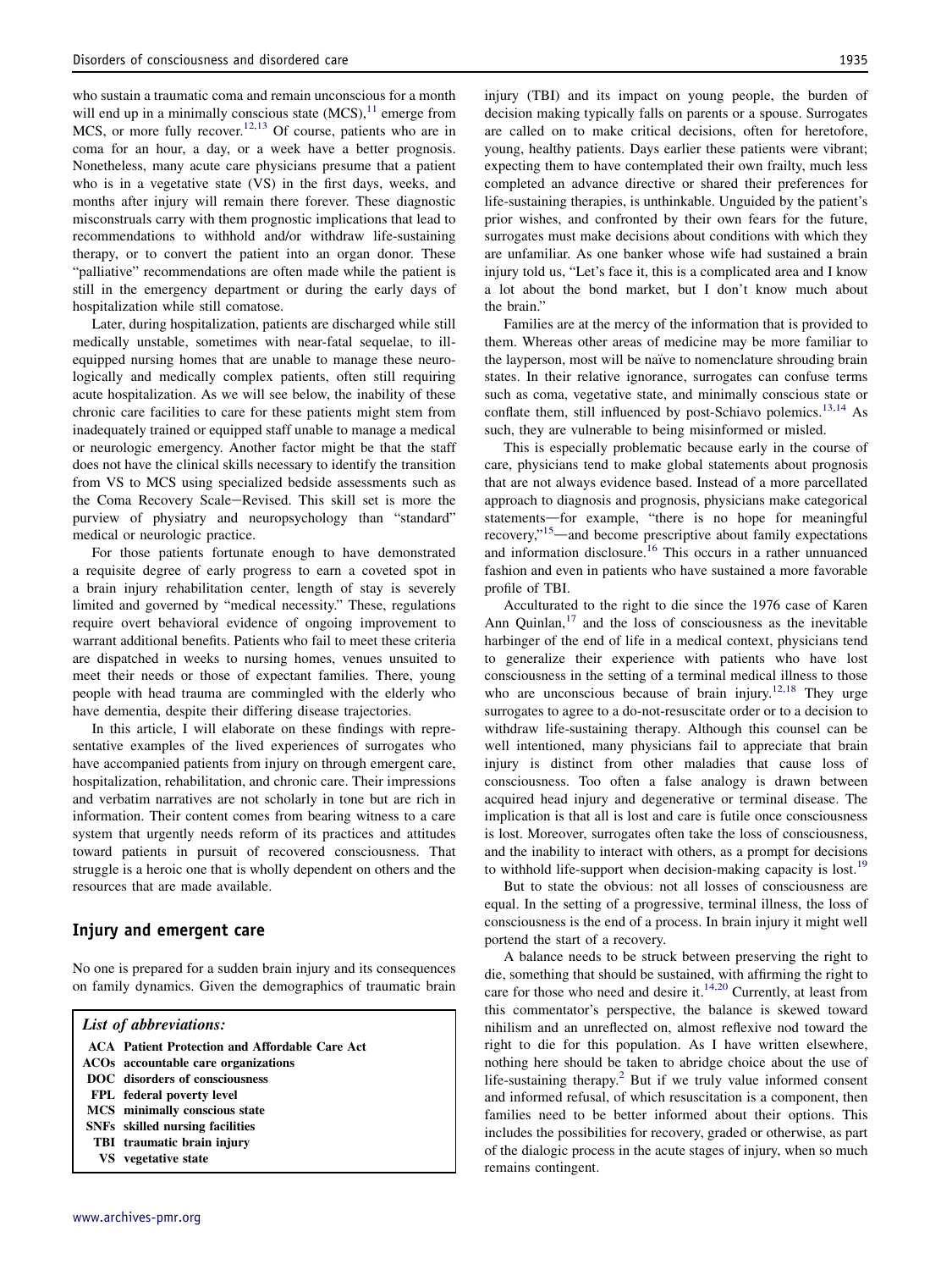These forces coalesce in the acute setting in efforts to turn brain-injured patients into organ donors, sometimes by rather zealous efforts of organ procurement organizations charged by statute to ask about donation when death is thought near.<sup>21</sup> The mother of a young man who had been struck by a car as a pedestrian—ironically just before deployment as a Marine to Iraq—told us of the disquieting experience she had in the emergency department. A neurologist, eschewing both diagnostic precision and humanistic tact, told her, "Your son is basically just an organ donor now ... he doesn't have the reflexes of a frog ... you should really just consider him being an organ donor. That's the best thing you can do for your son."

The vulnerability of surrogates to a knowledge deficit, and the susceptibility of patients to intemperate organ "harvest," calls for less global pronouncements about prognosis in indeterminate cases. In its place, let me propose what I have described as timedelimited prognostication, in which prognosis is tied to meeting diagnostic milestones on a timeline after injury. These parameters include time in the comatose state, duration of the VS, and speed at which the patient reaches  $MCS$ <sup>[12](#page-5-0)</sup> This process is much like tracking a hurricane across the South Atlantic en route to the United States. While still a tropical storm midway across the ocean, it is difficult to know whether it will mature into a full-fledged hurricane and where it will make landfall. But that cone of uncertainty decreases with the march of time when prediction can become more accurate. The same can be said about prognostication in brain injury in the acute setting. Although early and definitive prognosis of permanent unconsciousness or death may be justified in a comatose patient when there are clear negative signs such as loss of pupillary function, corneal reflexes, and bilateral somatosensory-evoked responses, $^{22}$  $^{22}$  $^{22}$  transitioning from coma to VS can often reflect a hopeful sign of recovery in the right context.

Because of the prognostic indeterminacy of coma, I would also urge a change in practice patterns about the solicitation of organ donation until the patient's outcome is clearer. Balancing the need for organ donation against the risk of precluding the recovery of some who might have been prematurely "harvested" for their organs, I would urge a prudential approach and suggest that solicitation not occur until a patient is out of coma, unless the patient's injury places him/her just above brain death.<sup>[23](#page-5-0)</sup>

# Hospitalization, rehabilitation, and medical necessity

Patients who survive their initial injuries, and families who withstand the aforementioned pressures to withhold or withdraw life-sustaining, are subsequently subjected to placement and discharge pressures once the patients are perceived to be stable. Discharge decisions are, according to our informants, often quite precipitous and without warning, leaving surrogates scrambling to make a choice about where their loved ones will be placed. Families describe sudden notifications that their time in acute care has been expended and that their loved one, who has failed to "properly progress," will be sent to chronic care. This notification often occurs without warning or the opportunity to evaluate placement options, causing considerable anxiety as families lose the shelter of the hospital, even as patients are still medically unstable for discharge.

In one case, patient diagnosed as vegetative, with central hyperthermia nearly died because of ongoing fever spikes on arrival in a nursing home that had neither the medical nor nursing staff to provide necessary care. It was a disaster in the making. The patient's mother told us, "In hindsight, I think it was too early to send him out to a facility where there wasn't monitoring... there was no way to know he was in any kind of distress unless you actually saw him because he's not going to yell out or anything like that." The patient survived his brief foray into chronic care and was readmitted to the hospital for stabilization.

Where patients head after hospitalization is influenced by their degree of recovery and insurance coverage, which can vary widely and can be seemingly capricious in our sample of respondents. Patients who regain a level of consciousness may be directed to a rehabilitation program. However, those who have not made a requisite amount of overt progress to benefit from structured rehabilitation will be sent to a chronic care facility with uncertain, if any, rehabilitative services. These assessments can be premature as patients are generally only 3 to 4 weeks postevent when disposition is determined. Such determinations can have dire consequences for patients whose pace of recovery is not what utilization reviewers expect. The aforementioned patient with central hyperthermia is a case in point. His recovery several years hence is functionally beyond emergence from MCS, with impaired motor output but the ability to communicate with others via a keyboard and e-mail.

The advent of new interventions that can alter the course or trajectory of brain injury will likely stress present-day structures of care and expectations about how patients will progress. Although therapeutic hypothermia is not applied to patients with TBI, who are the focus of this anthology, its impact on the care trajectory of patients is illustrative of how systems of care might need to respond to equally laudable advances in acute care for TBI. Such interventions will test current structures of care that are accustomed to patients dying or recovering, as in the case with cardiac arrest in concert with the well-established Levy criteria.<sup>[24](#page-5-0)</sup> What will happen when patients who have received therapeutic hypothermia after cardiac arrest have prolonged needs for intensive care because their prognosis has become less certain?<sup>[25](#page-5-0)</sup> Although recent reports of the ability of early electroencephalography to assess the degree of neuronal injury after therapeutic hypothermia is encouraging,<sup>[26](#page-5-0)</sup> hospital systems of care are wholly unprepared for new outcomes that might follow on this innovation.

This is not a fanciful speculation because it might be argued, writ large, that the challenges posed by patients with traumatic disorders of consciousness (DOC) are a direct consequence of intracranial pressure monitoring in the modern era.<sup>[27](#page-5-0)</sup> Death and herniation were tempered by these mitigating interventions, leading to a change in the mix of disorders seen in the acute and rehabilitative contexts. This led to the emergence of minimally conscious patients from a cohort previously destined for death or the permanent VS. Current systems of care still do not know how or where to place these patients.

We are witnessing a similar demographic in patients who have received therapeutic hypothermia for anoxic injury, and that emerging experience is instructive because it reveals that there is no care venue for a patient who does not die, is not in the vegetative state, and does not regain consciousness in the allotted 3 weeks after admission. That some patients might have a prolonged recovery worthy of continued hospitalization because they have unresolved acute care issues or medical problems that are extremely complex is a scenario that will stress conventional structures of care. Similar to displaced persons who have lost their nationality, such patients—regardless of whether they have a traumatic or an anoxic injury—are refugees between acute and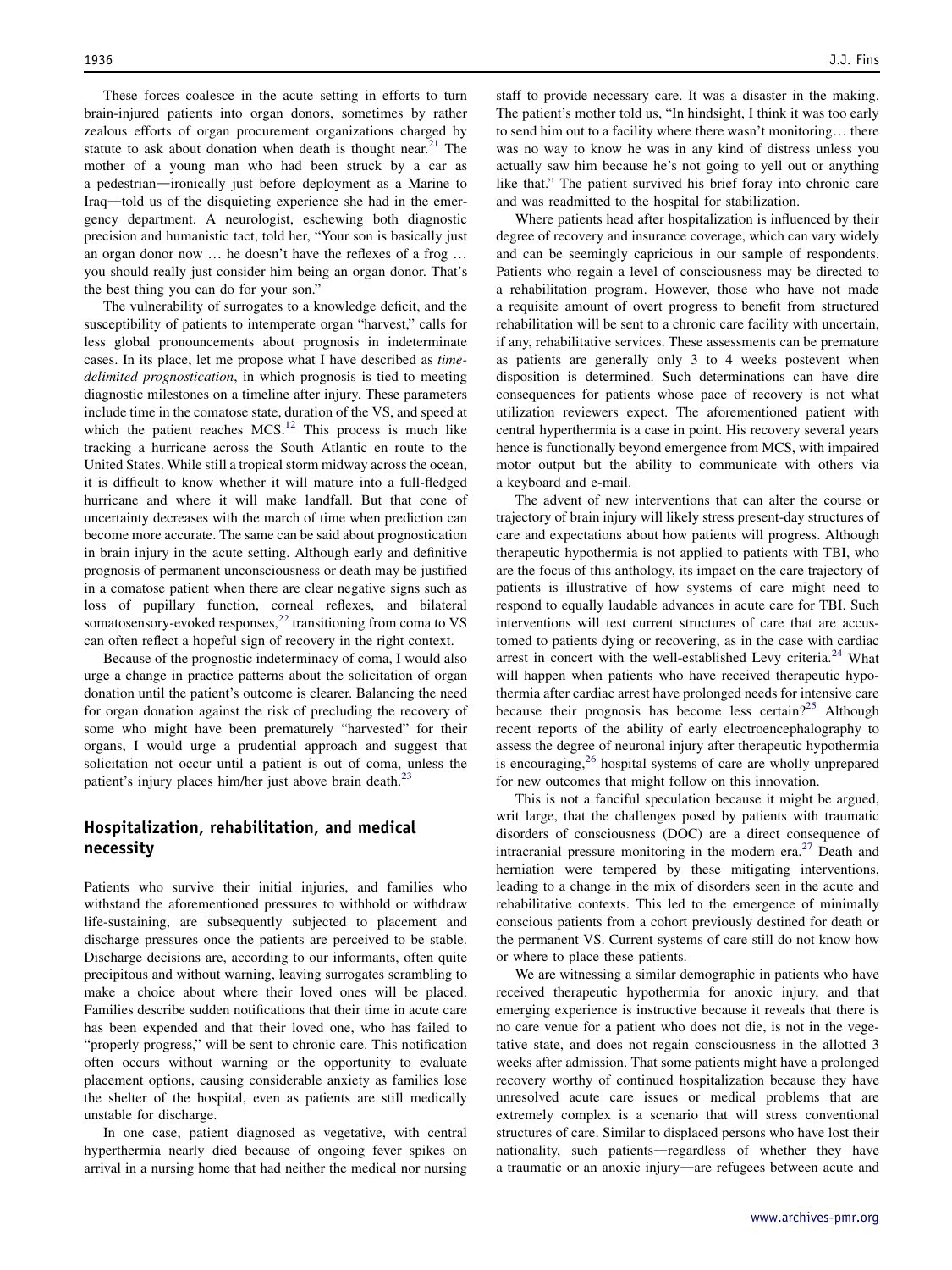chronic care, awaiting rehabilitation but still not healthy enough for that critical next step.

The advent of acute care interventions and their impact on the care trajectory suggest that the line between acute care and rehabilitation needs to be redrawn, allowing patients to receive the elements of care that they need irrespective of venue. If a patient needs both the vigilance of cardiac telemetry for a recovering heart and intensive neurorehabilitation for an awakening brain, we should redesign systems of care to achieve a proper mix of acute and rehabilitative services.

Such a mosaic of care was articulated in part in the Mohonk Report to the U.S. Congress,<sup>[28](#page-5-0)</sup> which sought to outline a seamless pathway from acute care through rehabilitation and aftercare. Leading experts outlined many of the aforementioned deficiencies and suggested strategies to overcome fragmentation. We envisioned a network approach in order to share specialized expertise and to advance practice and scientific knowledge of these conditions. Networks would be composed of 3 tiers of institutions: skilled nursing facilities (SNFs) where most patients reside; expert acute rehabilitation facilities; and research centers of excellence. These research cores would be the hub around which acute rehabilitation and SNFs would be clustered. This would be organized in a regional fashion in order to have the requisite expertise and innovation available to all patients within a geographic frame. It was envisioned that nationally there might be 3 to 5 research cores, each linked to 10 to 15 acute rehabilitation centers and a myriad of SNFs and patients in the community living at home with support.

It was hoped that such a model could engage in research to better delineate the epidemiology of these conditions, identify markers and predictors of late recovery from DOC, and better apprehend the physiological heterogeneity within VS and MCS and between these conditions. $28$  Experts also hoped that the Mohonk recommendations, and this network approach to care, might attract funding to underwrite demonstration projects that would lead to better ongoing medical care (and DOC diagnostic assessment) for a vulnerable population, prone, as we have seen, to medical complications and an astounding rate of misdiagnosis.

A central concern was the need to integrate DOC expertise into the care environments (most often SNFs) where these patients reside after acute care. Finally, it was also hoped that network research would better inform how we communicate with families over the course of injury and recovery.<sup>[28](#page-5-0)</sup>

That was the aspirational model articulated in Mohonk. It was visionary in 2006 and remains a pressing necessity today. Sadly, little progress has been made to achieve such systemic reform, again despite the astounding scientific advancements that we have witnessed since 2006. In fact, such an expansive view of reform is challenged at the most basic level by the malignant reimbursement constraints of regulations like medical necessity, which undermine care and constrain the ability to underwrite patients enrolled in research.

By statute, Medicare will pay for what is "reasonable and necessary for the diagnosis and treatment of illness or injury to improve functioning of a malformed body member."<sup>[29](#page-5-0)</sup> Reasonable and necessary is thought to refer to questions of amount, frequency, duration, and efficacy of the proposed treatments, determinations that if "misjudged" by rehabilitation facilities can result in penalties and paybacks that can imperil a facility's fiscal well-being. These incentives/disincentives can adversely impact patient access to rehabilitation when its potential benefit is uncertain, as it often is. $30$ 

The pleas of families are instructive, not just for their appeal to human solidarity, but because they remind us of the artifice of medical necessity, which after all is a human construct that addresses fiscal and not biological realities about mechanisms of recovery. The wife of a patient in an essentially locked-in state made the following trenchant observation of the contradictions in our discourse: "You know, they keep telling me brain trauma, the brain is so complex. And I'm thinking then why stop the therapy? He may not do it right now, but in a month he might do it..." True, we just do not know in many cases.

To further complicate matters, medical necessity has us looking to incomplete forms of evidence when assessing brain injury. Despite the primacy of the behavioral examination, $31$  it is not the only mode of assessment to demonstrate that improvement is indeed occurring. But it is what matters. Centers for Medicaid and Medicare Service regulations require that patients demonstrate overt behavioral medical progress in order to continue to receive treatments or rehabilitation. This is a problem that is compounded by our growing awareness that improvements in the brain, as indicated by neuroimaging findings, are not always consonant with behavioral manifestations of progress.<sup>[32-35](#page-5-0)</sup> This discordance could leave the utilization reviewer with the mistaken notion that the absence of overt behavioral advance invariably means that recovery has stalled.

Another equally challenging problem is that of time frames of recovery.<sup>36</sup> If medical necessity coheres to known frames of recovery for better understood and trackable conditions (such as hip fracture), then brain injury is in another dimension.<sup>[36](#page-5-0)</sup> One reaches a certain number of paces in rehabilitation after hip surgery on a predictable timeline, whereas the pattern is often unknown in brain injury, with recoveries being less predictable and slower than in somatic recoveries. The mother of a young woman with a brainstem stroke and thalamic bleed pointed to the inconsistency of rules of only receiving "physical therapy if you progress from one level to another in a certain number of days. So obviously someone who is minimally conscious is less likely to succeed in those categories even though they might need physical therapy, those benchmarks don't work for people who are not conscious. But they're still used."

These rules coupled with premature discharge from the hospital further limit time in rehabilitation. Take the example of a woman in her mid-50s who sustained fat emboli to her brain after orthopedic surgery. She was discharged to a 30-day trial period in a coma emergence program while still receiving mechanical ventilation. Her speech-therapist daughter felt it was "unfair" because precious rehabilitation time was consumed with pulmonary issues that rightly should have been addressed during her hospitalization. As she put it, "These things should have happened in the acute care situation. She should have been weaned off there, she should have been sort of ready to go into a rehab center.. (?) We lost a week's worth of therapy there that maybe she could have gotten."

# Brain injury and the Affordable Care Act

Given all the accumulated biases against patients with DOC and the counterfactual perception that nothing can or should be done for this population, I worry that patients with DOC will be especially vulnerable to some provisions of the Patient Protection and Affordable Care Act (ACA), legislation signed into law by President Obama in  $2010^{37}$  $2010^{37}$  $2010^{37}$  and the subject of a recent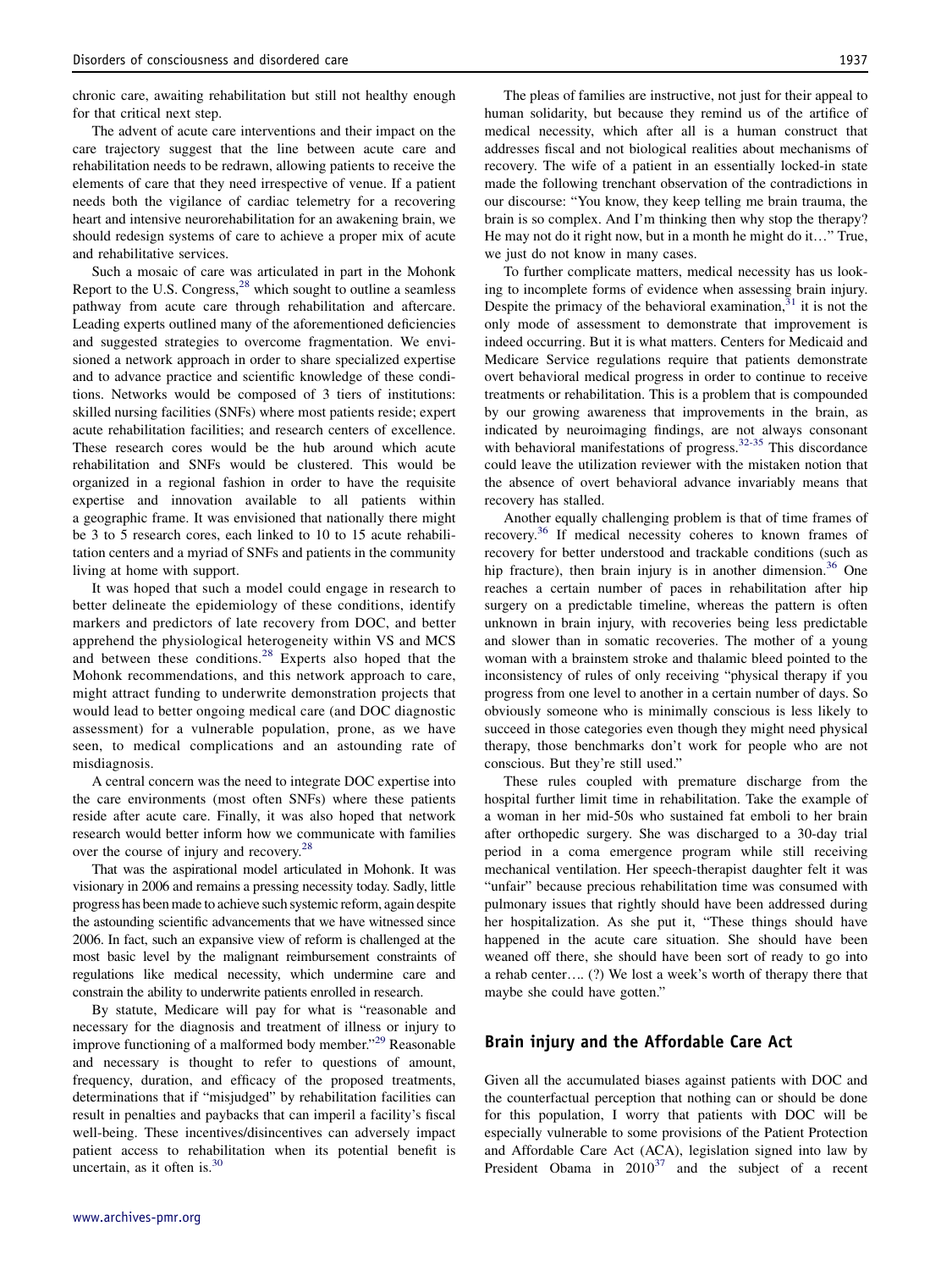<span id="page-4-0"></span>constitutional challenge before the Supreme Court.<sup>38</sup> A full review of the law is beyond the scope of this article. My comments should not be taken as criticism of this generally laudable legislation but rather a commentary on its potential impact on patients with DOC.

Briefly stated, the ACA seeks to enhance efficiencies, improve access to primary and preventive care, lower overall expenditures, and fight fraud and abuse. It will also work to improve quality and strengthen consumer protections and insurance reforms, relying in large part on upgrades to information technology. The centerpiece of these efforts is accountable care organizations (ACOs), groups of physicians and hospitals joined together to provide better care. The financial well-being of ACOs is linked to efficiency and performance measures, coupled with an incentive-based reim-bursement process, that will alter historic revenue streams.<sup>[39](#page-5-0)</sup> While assumption of financial risk can lead to enhanced reimbursement, it can also lead to greater losses. Expert opinion indicates that there will be less revenue in academic medicine, even if ACOs are efficient.<sup>[40,41](#page-5-0)</sup>

The Brain Injury Association of America's analysis of the ACA is mixed. $42$  On the positive side there will be enhanced Medicaid eligibility to 133% of the federal poverty level (FPL); tax credits to enable insurance purchase for those whose incomes are between 134% and 400% of the FPL; access to more affordable health benefits exchanges; dependent coverage to 26 years; affordable coverage for preexisting conditions; and coverage for high-risk patients for 6 months. $42$  There will also be enhanced consumer protections with federal nondiscriminatory rules, with the eventual elimination of annual and lifetime caps.

But rehabilitation was an afterthought in the drafting of ACA.<sup>42</sup> Advocates worked with the Obama administration to get rehabilitation services included in the purview of coverage as one of the key categories of essential (read, covered) health services. Remarkably, even after U.S. Representative Gabrielle Giffords' brain injury, rehabilitation was not in the original bill. Its insertion into the law required appeals by many advocates including the Brain Injury Association of America<sup>[42](#page-5-0)</sup>; Representative Bill Pas-crell,<sup>[43](#page-5-0)</sup> chair of the Congressional Brain Injury Caucus; and Pia Carusone,<sup>[44](#page-5-0)</sup> the former chief of staff to Congresswoman Giffords, among others.

The challenge for the community of caregivers who attend patients with severe brain injury is the emphasis on efficiencies in the ACA. Efficiencies assume a knowledge of what would constitute timely and appropriate care, and presuppose that the natural history of a disease or condition is understood and predictable.[45](#page-5-0) This is a knowledge threshold we have yet to cross with patients who are minimally conscious.

As is well known to the readership of this anthology, the timing and mechanism of emergence from MCS is neither understood nor easily placed on a timeline.<sup>[36](#page-5-0)</sup> Lammi et al<sup>46</sup> have elegantly made this point. They note that "the low correlation coefficients between duration of MCS and the outcome measures suggest that prognostic statements based on length of time a person is in the MCS cannot be made with confidence."[46](#page-5-0)(p746) Despite the expectations of regulators, the brain will recover by biological standards, not reimbursement criteria.[47](#page-5-0)

The ACA will inevitably lead to ethical and procedural tensions: incentive-based performance metrics for diseases whose trajectories we understand versus the uncharted path of recovery from brain injury. While enhanced consumer protections might mitigate such concerns, from what families of patients with brain injury have taught me, I would posit that it is better to have, than have to appeal for, services. Furthermore, benefits should go beyond minimal standards of care. What about sufficient funding for neuroprosthetic interventions, be they device,  $48,49$  pharmaco-logic,<sup>[50-52](#page-5-0)</sup> or neuroimaging based<sup>32-35</sup>?

# Struggle for consciousness

One might legitimately question basing scholarly observations and policy recommendations on narratives of laypeople whose only qualification for comment is their proximity to a patient with a DOC. Because these laypeople are relative newcomers to the shadow world of brain injury, it would be easy to discount their contributions to understanding the needs of the patients whom they love and who remain dependent on them. But as the bioethics scholar Howard Brody<sup>[53](#page-5-0)</sup> reminds us, there is an ethical saliency to illness narratives. In this collection, the voices of families, sometimes schooled, sometimes not, deserve a hearing so as to demonstrate that there are human consequences to a level of neglect that we still accept as a standard of care. Their plaintive voices are instructive, reminding us that consciousness is not an entitlement that can be given and taken away but a fundamental human right that must be upheld.<sup>[54](#page-5-0)</sup> The wisdom of these families gives urgency to that imperative and our collective obligation to advocate for these patients and their families.

#### Keywords

Affordable Care Act; Brain injury; Disability and civil rights; Disorders of consciousness; Family narratives; Neuroethics; Rehabilitation; Vegetative State

#### Corresponding author

Joseph J. Fins, MD, MACP, Chief, Division of Medical Ethics, The E. William Davis, Jr, MD Professor of Medical Ethics, Professor of Medicine, Professor of Public Health, Professor of Medicine in Psychiatry, Weill Cornell Medical College & Adjunct Faculty, The Rockefeller University, Division of Medical Ethics, Weill Cornell Medical College, 435 East 70th St, Ste 4-J, New York, NY 10021. E-mail address: [jjfins@med.cornell.edu.](mailto:jjfins@med.cornell.edu)

#### Acknowledgments

I thank the many families who generously shared their stories with me, Nicholas D. Schiff, MD, and John Whyte, MD, PhD, for their critical reading of the text, Jennifer Hersh, MD, for her research assistance, and Dr. Alan Weintraub for his invitation to Colorado.

# References

- 1. [Fins JJ. Constructing an ethical stereotaxy for severe brain injury:](http://refhub.elsevier.com/S0003-9993(13)00423-1/sref1) [balancing risks, benefits and access. Nat Rev Neurosci 2003;4:323-7.](http://refhub.elsevier.com/S0003-9993(13)00423-1/sref1)
- 2. [Fins JJ. A palliative ethic of care: clinical wisdom at life's end.](http://refhub.elsevier.com/S0003-9993(13)00423-1/sref2) [Sudbury: Jones and Bartlett; 2006](http://refhub.elsevier.com/S0003-9993(13)00423-1/sref2).
- 3. [Fins JJ. Lessons from the injured brain: a bioethicist in the vineyards](http://refhub.elsevier.com/S0003-9993(13)00423-1/sref3) [of neuroscience. Camb Q Healthc Ethics 2009;18:7-13](http://refhub.elsevier.com/S0003-9993(13)00423-1/sref3).
- 4. [Fins JJ, Hersh J. Solitary advocates: the severely brain injured and](http://refhub.elsevier.com/S0003-9993(13)00423-1/sref4) [their surrogates. In: Hoffman B, Tomes N, Schlessinger M, Grob R,](http://refhub.elsevier.com/S0003-9993(13)00423-1/sref4) [editors. Transforming health care from below: patients as actors in](http://refhub.elsevier.com/S0003-9993(13)00423-1/sref4) [U.S. health policy. Rutgers University Pr; 2011. p 21-42](http://refhub.elsevier.com/S0003-9993(13)00423-1/sref4).